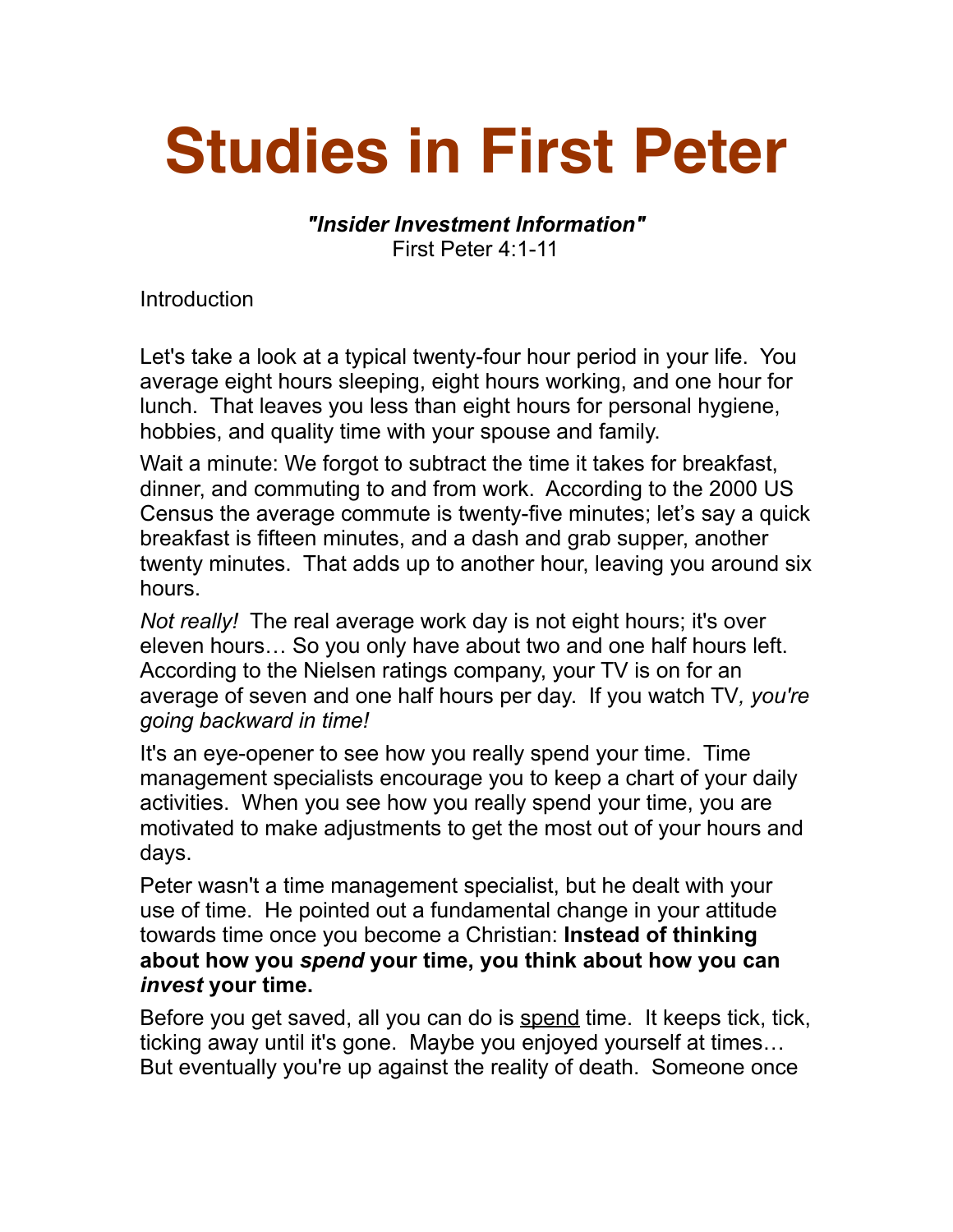said about time, "You don't know how much of it you have; once it's used, you can't buy more; you can't really save it."

Once you become a Christian, you can begin investing your time. *You're going to live forever!* Everything you do that is for the Lord can pay you eternal dividends.

Peter's message in these verses are a great Christian time management curriculum. We'll organize our thoughts around two points: #1 It's Better To Suffer Than To Spend Your Time On Lust, and #2 It's Best To Serve By Investing Your Time In Love.

#1 It's Better To Suffer Than To Spend Your Time On Lust (v1-6)

In chapter three Peter pointed out that the unsaved might persecute you for doing what is right. Here in chapter four he mentioned a different problem you will encounter: **The unsaved want you to participate with them in their sinful activities!** When you refuse, they don't understand and can react quite negatively.

Out among the unsaved you should "arm [yourself]" with two things: A new *attitude* and a new *analysis*.

Your new attitude is in verse one:

1 Peter 4:1 Therefore, since Christ suffered for us in the flesh, arm yourselves also with the same mind, for he who has suffered in the flesh has ceased from sin,

"Arm yourselves" is a military term that speaks of *weapons*. In your case, the weapon is your "mind." You are to have the "same mind," or I would say the same *attitude*, about sin that Jesus did when He was on the earth. Jesus "suffered for us in the flesh" means that He was willing to suffer rather than waver from the will of God. His own disciples didn't want Him to go to the Cross… His enemies tried to get Him to deny His mission. But He remained steadfast, suffering in His flesh to do the will of His Father though it cost Him His life. "He who has suffered in the flesh has ceased from sin" does not mean that you can achieve a state of sinlessness through suffering. It means you should choose to suffer rather than give in to the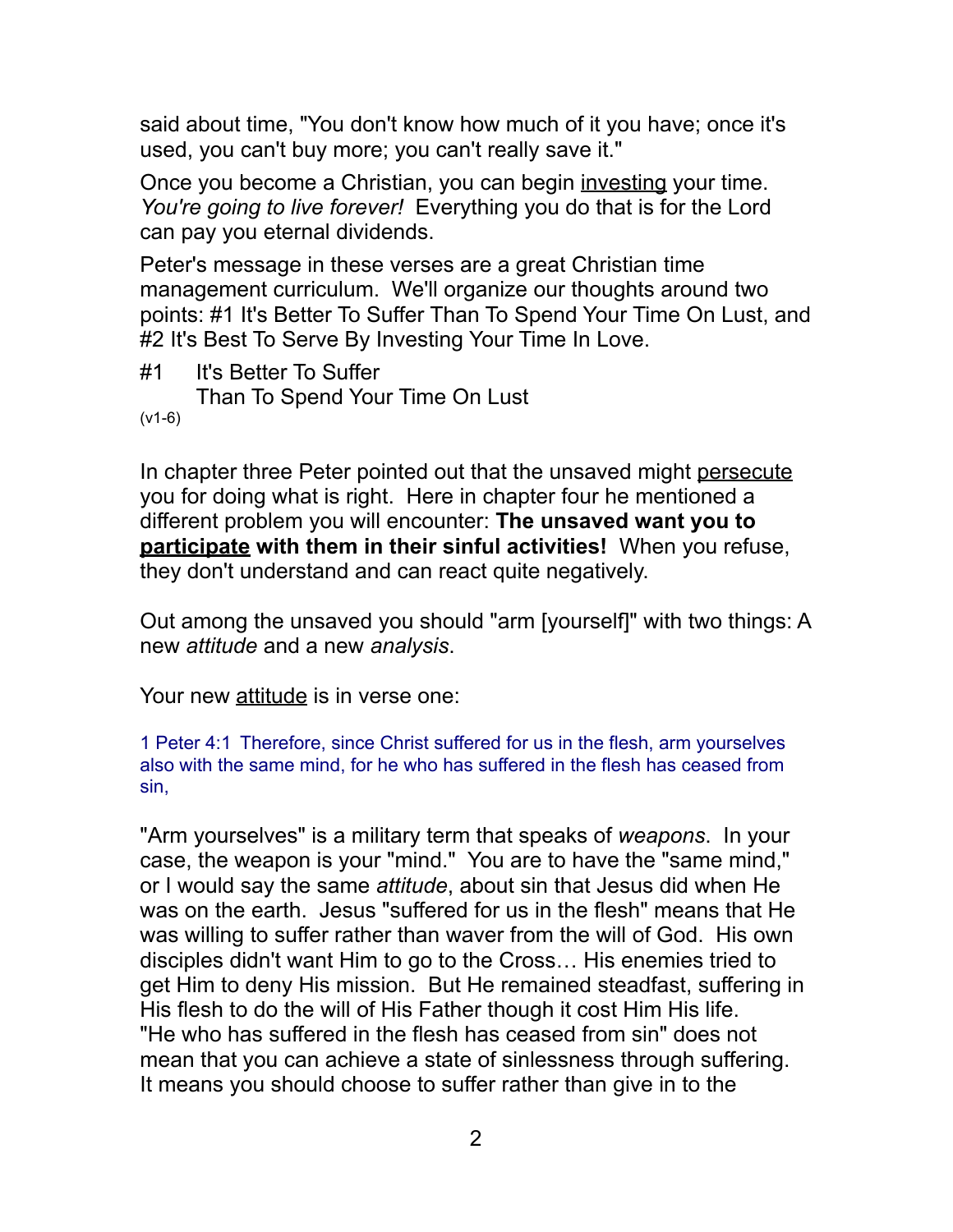pressure to sin. Your new attitude is the willingness to suffer if it is necessary in order to go on doing the will of God.

You arm yourself with a new analysis in verses two and three:

1 Peter 4:2 that he no longer should live the rest of *his* time in the flesh for the lusts of men, but for the will of God.

1 Peter 4:3 For we *have spent* enough of our past lifetime in doing the will of the Gentiles - when we walked in lewdness, lusts, drunkenness, revelries, drinking parties, and abominable idolatries.

You've already "*spent*" some of your lifetime on earth. If you are still alive, you've got "the rest" of your lifetime left. Are you going to *spend* it like you did in the past? Or *invest* it like you should in your future?

Peter simplified the question for you by contrasting your two choices. You can spend what time is left to you "in the flesh for the lusts of men," or you can invest the rest of your lifetime "for the will of God."

To further help you decide, he reminded you what it was like living for lust, which he also called "doing the will of the Gentiles." (By the way: Peter used the word "Gentiles" to refer to **all** unbelievers whether Jews or Gentiles).

Some of your "lusts," the "will of the Gentiles" you used to indulge in, are listed:

- 1. "Lewdness," or the KJV more heinous-sounding "laciviousness," involves getting rid of moral restraint, especially with regard to sex and violence.
- 2. "Lusts" are your fleshly appetites when left unchecked to pursue their indulgence.
- 3. "Drunkenness" is translated *excess of wine* in the KJV.
- 4. "Revelries" are banquets or feasts given over to wild indulgences.
- 5. "Drinking parties" is *carousing*. Instead of a banquet, you go bar-hopping.
- 6. "Abominable idolatries" is something *worse* than idolatry! Often idol worship involved sexual practices. This describes immoral idolatry that was forbidden even by human law.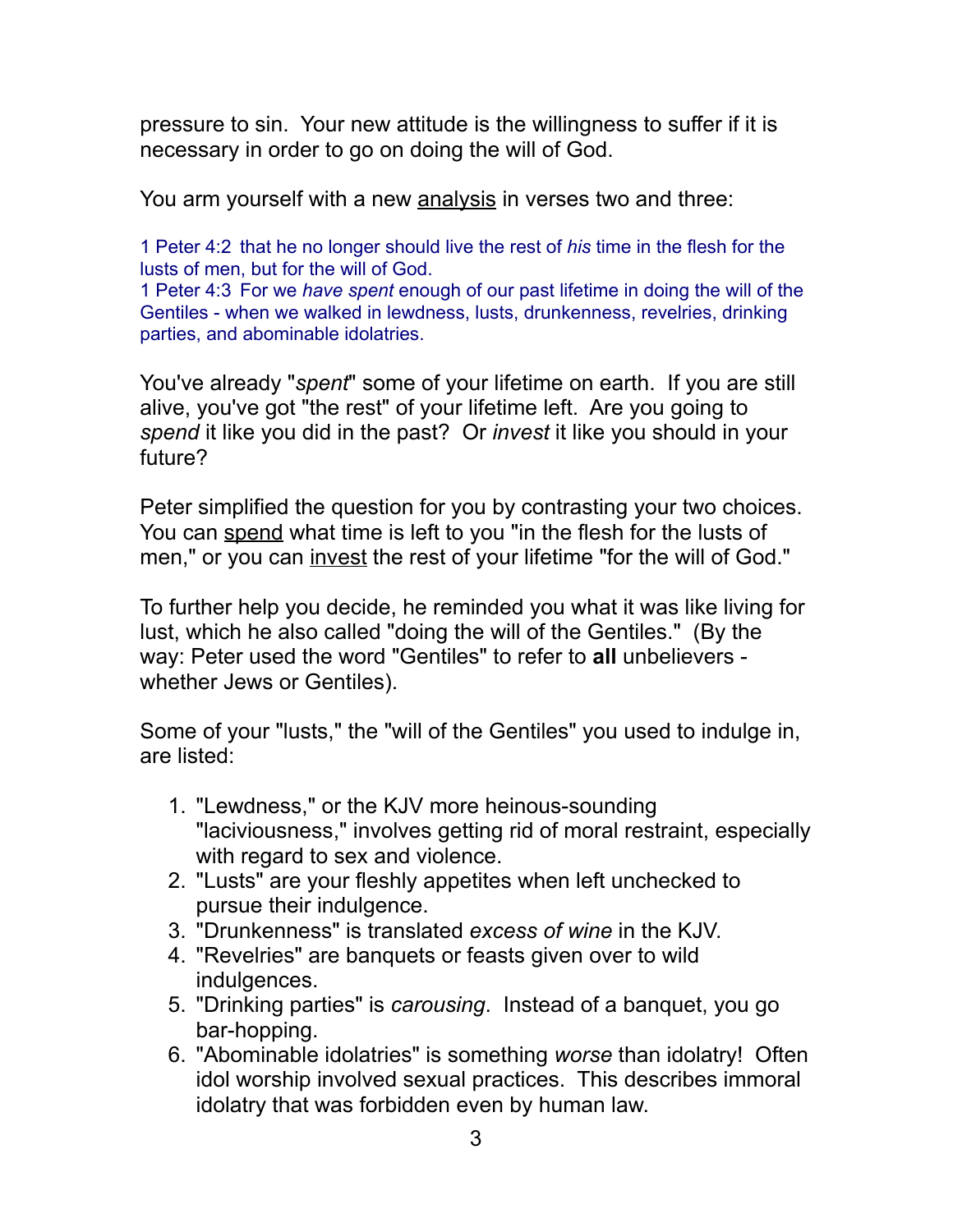The unsaved have a problem with your refusal to participate in their activities:

1 Peter 4:4 In regard to these, they think it strange that you do not run with *them* in the same flood of dissipation, speaking evil of *you.*

"Flood of dissipation" gives the idea of you plunging into these activities; but rather than being a refreshing swim, you are swept away by a flood. The unsaved will "[speak] evil of you." It means they will verbally abuse you. Your non-participation in their sin implies a condemnation of their sin. Rather than repent, they would rather appease their consciences by abusing you.

Peter's analysis of time spent in this lifetime on lust continued with a look at the afterlife. He described unbelievers in verse five, then believers in verse six.

1 Peter 4:5 They will give an account to Him who is ready to judge the living and the dead.

The unsaved might temporarily appease their consciences by abusing you, but they can't avoid God. The unsaved will all "give an account" of their own life at the Great White Throne Judgment of God. It will be a terrible accounting as they see how far short they fall of the glory of God. God is "ready to judge the living" means you could face death and judgment at any moment. **You don't know how much more lifetime you have - either to spend or to invest.** The phrase "the dead" reminds you that death doesn't end life. Once dead, unbelievers are consciously alive and aware in the afterlife, where final judgment awaits them.

Peter contrasted the afterlife of believers in verse six:

1 Peter 4:6 For this reason the gospel was preached also to those who are dead, that they might be judged according to men in the flesh, but live according to God in the spirit.

"Those who are dead" describes *believers* who had died. The "gospel was preached" to them **while they were alive** and they were saved. They died physically. Physical death posed a dilemma in the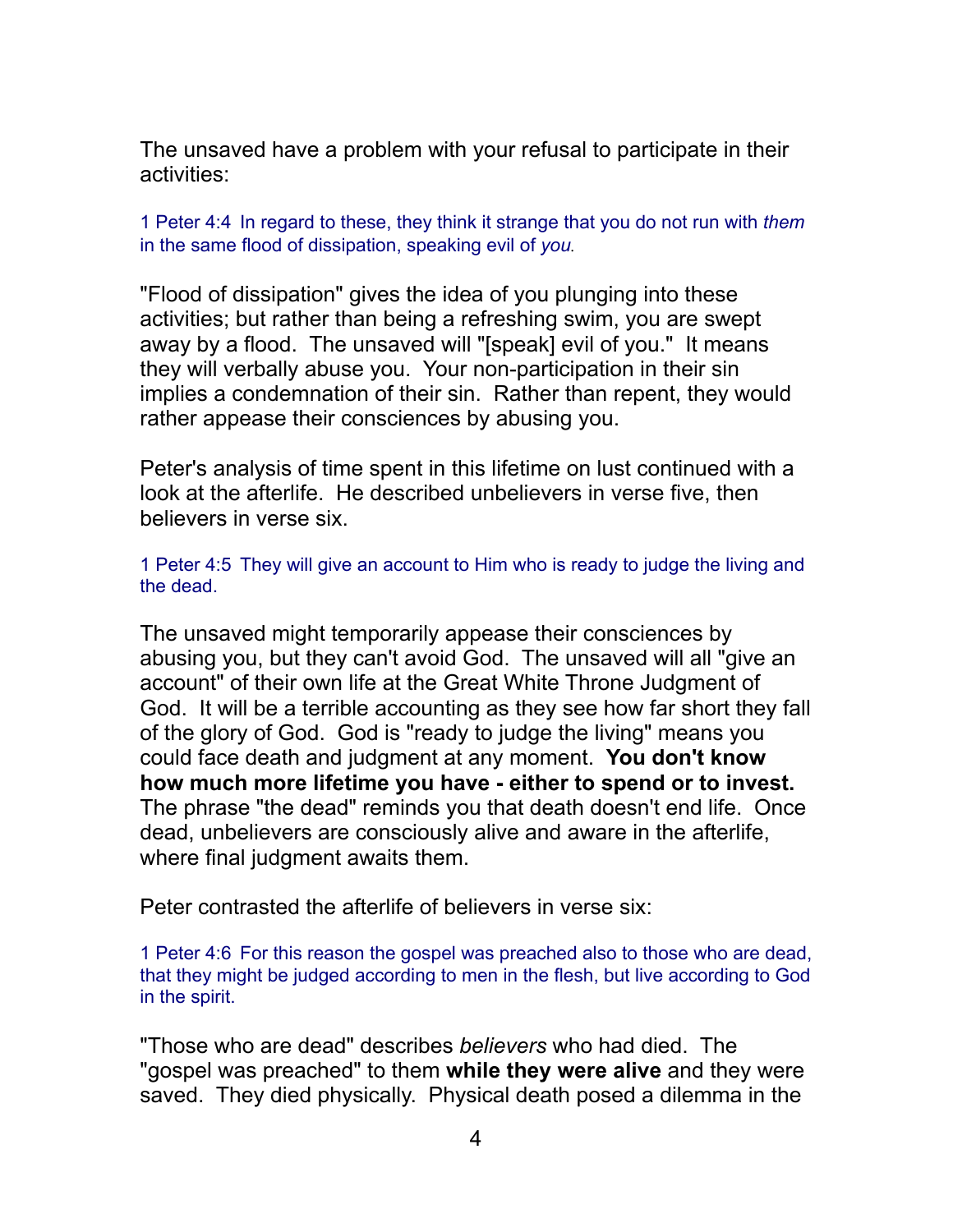minds of the first century Christians who were looking for the imminent return of Jesus to Rapture them without ever dying. Peter comforts them about their deceased loved ones: They were "judged according to men in the flesh" means they died physically, just like all men. But even though they died like other men, *after* death believers "live according to God in the spirit." Rather than face the terror and torment of judgment and then Hell, they will live forever in the blessed presence of God in heaven.

You could summarize what Peter said by saying, *"You've already wasted enough time living in sin!"*

What if you don't have this colorful testimony of drunken revelries and abominable idolatries? You still can benefit by the analysis. You don't have to drink poison to believe it will harm or kill you.

It's better to suffer (if necessary) than to waste your time on lust. Peter went from better to best:

#2 It's Best To Serve By Investing Your Time In Love (v7-11)

*Does Anybody Really Know What Time It Is?* Peter did… And he told you in verse seven:

1 Peter 4:7 But the end of all things is at hand; therefore be serious and watchful in your prayers.

The "end of all things" reminds you that history is moving towards a definite goal and purpose. Since the fall of Adam and Eve in the Garden of Eden, God has been working in and through human history to save lost men and women. All of the major events have already been accomplished. There is nothing preventing Jesus from Rapturing the Church home. The Middle East is being set as the stage for the awesome events explained in Revelation and other prophetic Scriptures. "The end" really is "at hand." Rather than waste time on lust in a world that is perishing, you can **invest** your time. Peter thought that perhaps the greatest investment of your time would be to pray. "Be serious and watchful in your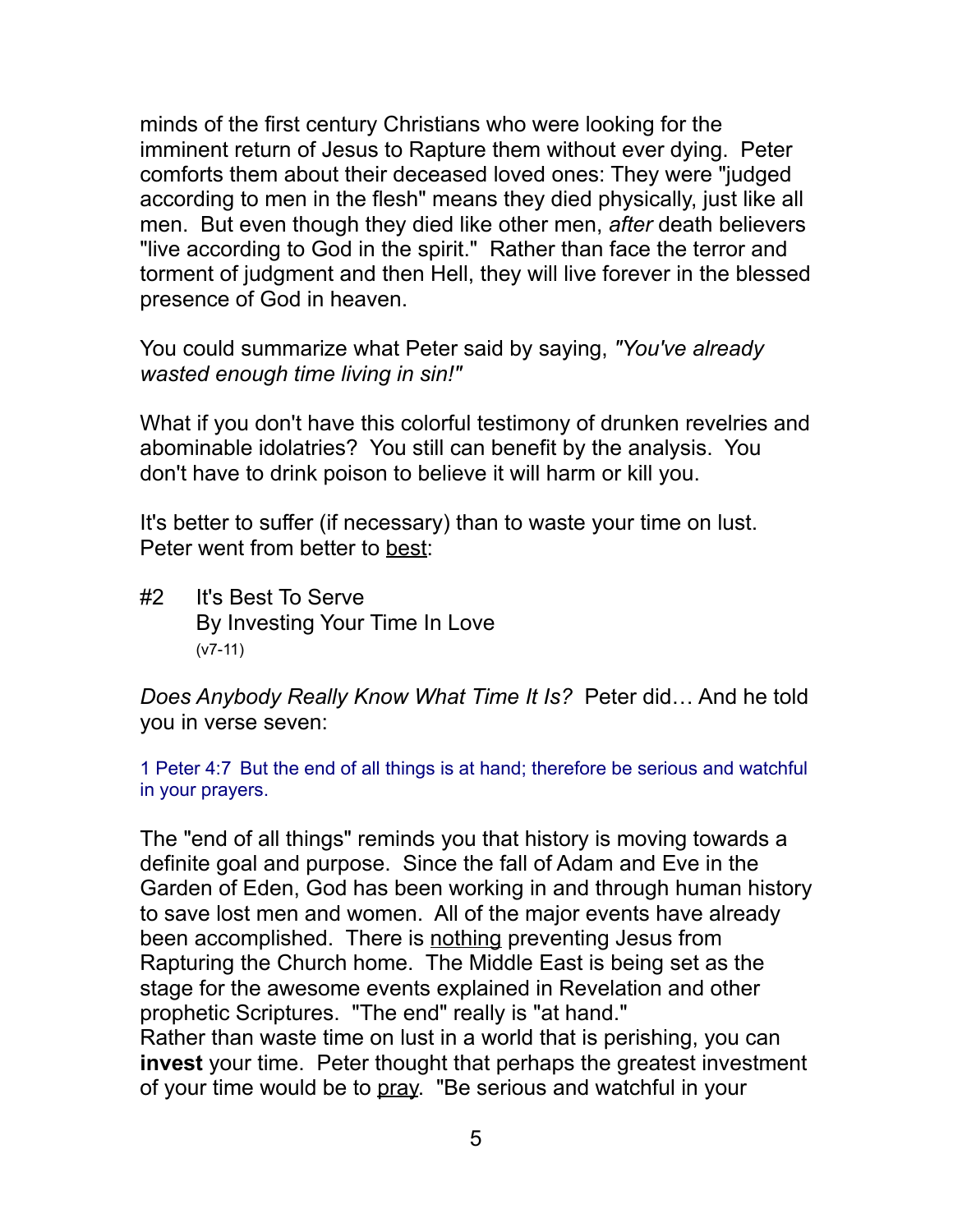prayers." "Serious" can be translated *sober*. If you avoid the lusts he listed, your mind will be sober for prayer.

What does Peter mean by "watchful?" Perhaps he was thinking back to the time in the Garden of Gethsemane when Jesus asked him to "watch and pray" but he and the other disciples fell asleep. Sleep is necessary; *but not as necessary as prayer!*

After you get up from your knees, the next best investment of your time is to be active among other believers in the Church. Your key investment, your blue chip stock, is "love for one another":

1 Peter 4:8 And above all things have fervent love for one another, for *"love will cover a multitude of sins."*

"Love" is *agape* love - not a feeling, but an activity of always doing what is best for others regardless your feelings. "Have fervent love" means you *exert* yourself. In English we might use the words *be stretched in your love*. You are stretched to the limit by the demands of the needs of others but your love can never be exhausted since agape is the gift of God.

Peter gave both an *example* and an *exhortation* at the end of the verse. The example is the very real probability that other believers in the Church will offend you and sin against you. The exhortation is that "love will cover a multitude of sins." This is a quote from Proverbs 10:12. It can be applied in several ways:

- 1. First, it can be applied to mean that love is blind to the faults of others. You can go on loving them regardless their shortcomings - **as they do the same for you!**
- 2. Second, it means that you can be mature enough to overlook many petty or even significant offenses done against you.
- 3. Third, it means that, though at times you cannot ignore the sins of others, you can keep matters confidential - covering it from others who have no need to be involved.

*(Peter had been thinking about Noah… Drunk after exiting Ark… "uncovered…" by Ham… Covered by Shem and Japheth…)*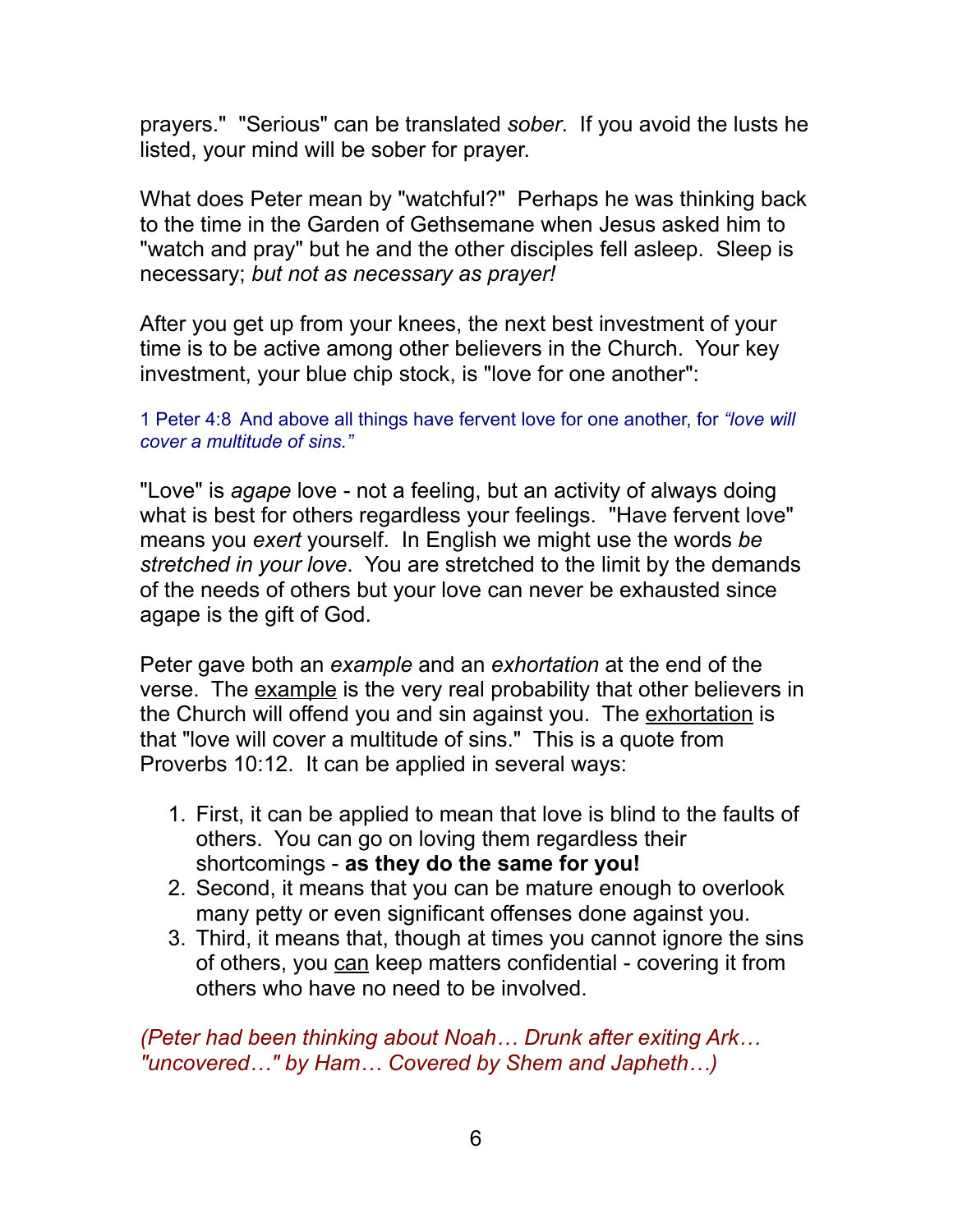Your fervent love among the brothers and sisters in your Church is seen in two ways: How you *serve* them, and how you *speak* to them.

How you serve them is the subject of verses nine and ten:

1 Peter 4:9 *Be* hospitable to one another without grumbling. 1 Peter 4:10 As each one has received a gift, minister it to one another, as good stewards of the manifold grace of God.

Peter used the word "hospitality" to compare the Church to a household. The Church is not a factory... It is not a seminary... It is not a business… It is a **household**.

Every household has a Master. In our case, it's Jesus. He's gone away, but will be returning soon. We are each of us "stewards" in His household. Jesus has given us each areas of service within His household while He's away. "Minister" is the word for *deacon*. It literally means *to wait tables*. Here it does not refer to the office of a deacon, but to the general idea of serving one another. You are **all** *stewards* called upon to *deacon* one another - to wait on one another's tables.

You serve in two ways: You receive a "gift" (or gifts), and you receive the "manifold grace of God."

Let's think first about "gifts." Peter was referring to what we call the gifts of the Holy Spirit. There are five lists of these gifts in the New Testament: Romans 12:6-8; First Corinthians 12:7-11 & 12:28-30; Ephesians 4:11; and First Peter 4:10.

How many gifts are there? No one knows. *The lists are not exhaustive!* There is a limitless variety of gifts and giftedness. Still, the lists give you a framework from which to identify which gift or gifts God has given you. Just remember, when you read the lists, gifts must be **given** to you. You cannot *earn* them or *learn* them! You can enhance your gifts once you recognize them. But they are from God.

You discover your gifts in fellowship with other believers. You get involved serving and, as you serve with "fervent love," you discover how God *has* and how He *hasn't* gifted you.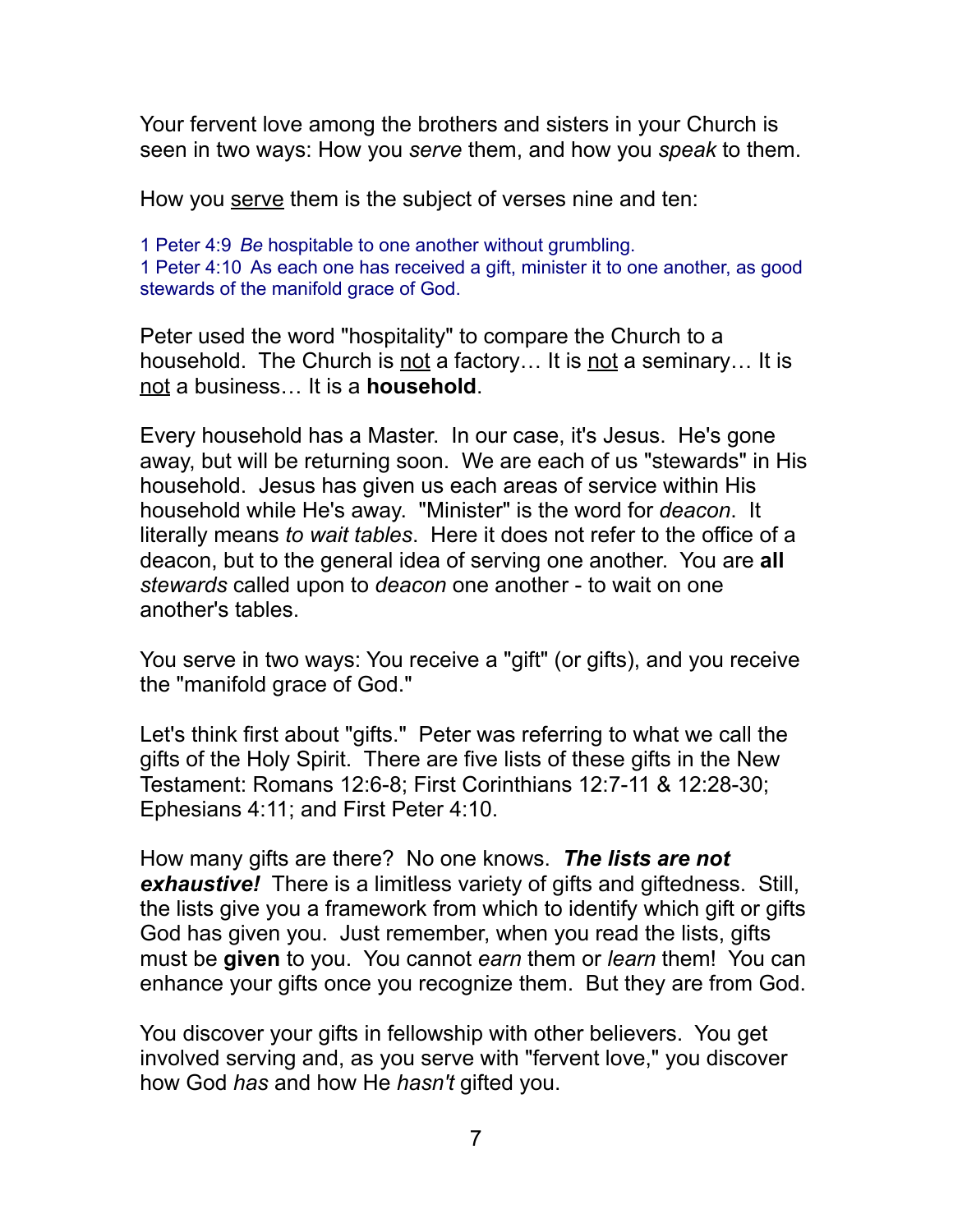Besides your gifts, there is the "manifold grace of God." "Manifold" means *diverse*. I would suggest that what Peter intended for us to understand was that **all** of your natural talents and abilities can also be used for serving so long as they are performed with grace. You may not have a particular gift in some area; but you can offer your talents and abilities to God and He can give you grace to perform it for His glory. For example: We are going to start a Spanish translation ministry. You may not have a gift for teaching… But can you speak both Spanish and English? *Then God can provide His manifold grace for you to serve!* He can take the natural abilities and talents you have and use them for His glory.

We move from serving to speaking in verse eleven:

1 Peter 4:11 If anyone speaks, *let him speak* as the oracles of God. If anyone ministers, *let him do it* as with the ability which God supplies, that in all things God may be glorified through Jesus Christ, to whom belong the glory and the dominion forever and ever. Amen.

Peter was not just talking about those who teach or preach the Word of God. He was addressing **everyone** who "speaks." Anytime you open your mouth, "speak as the oracles of God." "Oracles" are things spoken from God to man. It's not that you go around all day prophesying to everyone you encounter. It's that you realize that every word you speak to someone can be an investment in eternity. It doesn't mean we can't ever have any fun, or joke around; you don't become a Christian zombie. But you ought to consider your words more carefully.

Peter summarized by saying, "if anyone ministers…" He meant whenever you serve or speak, and he was talking to *any* and *every* Christian. "Do it as with the ability which God supplies." Whether it is your **gift**, or by allowing God's **grace** to permeate, you invest your time by serving your brothers and sisters. It is your best investment to love one another fervently.

## **Conclusion**

Peter ended this section by saying,